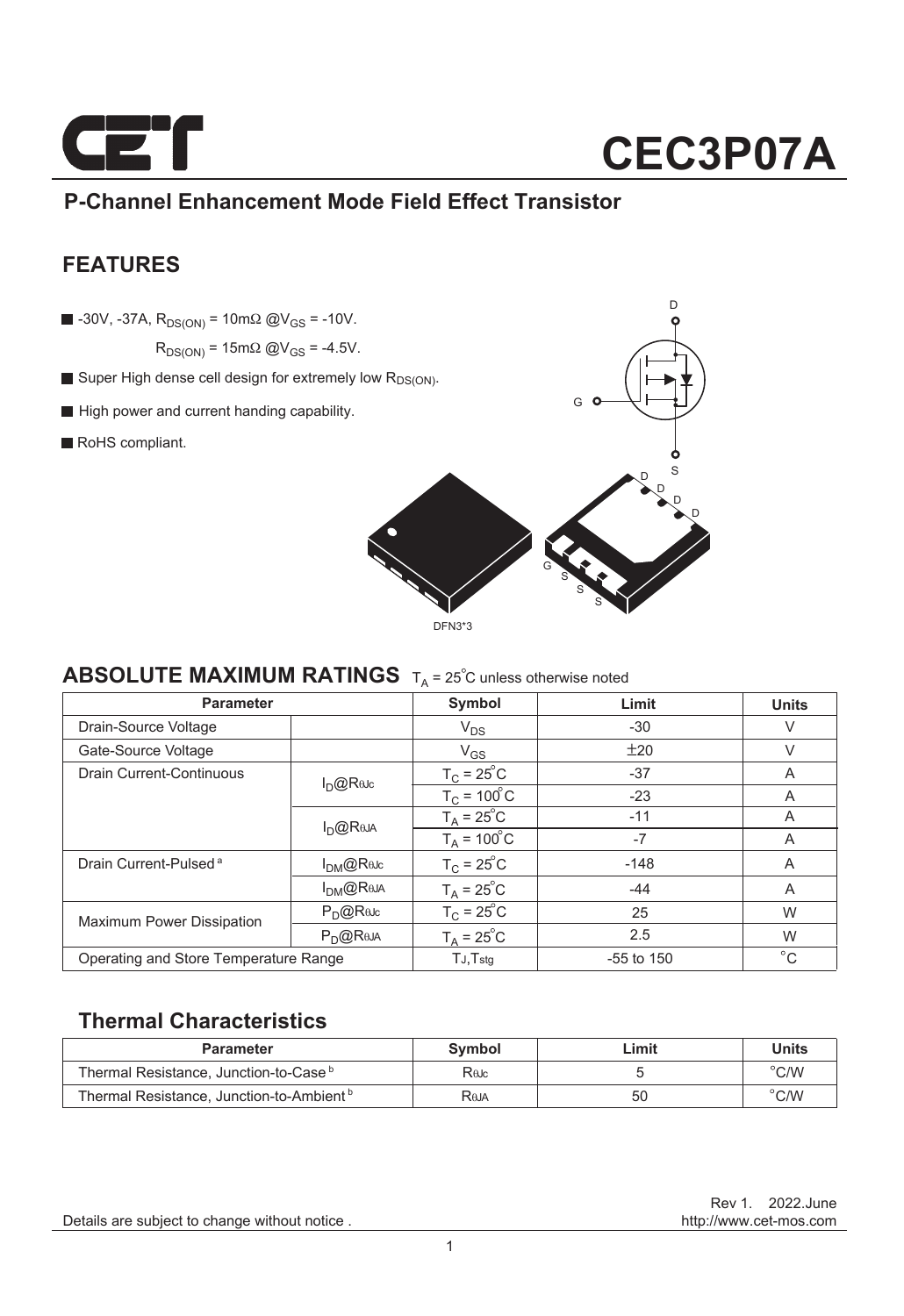

### **Electrical Characteristics**  $T_c = 25^\circ C$  unless otherwise noted

| <b>Parameter</b>                                       | Symbol                                                                | <b>Test Condition</b>                            | Min   | <b>Typ</b>     | Max    | <b>Units</b> |  |  |  |  |
|--------------------------------------------------------|-----------------------------------------------------------------------|--------------------------------------------------|-------|----------------|--------|--------------|--|--|--|--|
| <b>Off Characteristics</b>                             |                                                                       |                                                  |       |                |        |              |  |  |  |  |
| Drain-Source Breakdown Voltage                         | <b>BV<sub>DSS</sub></b>                                               | $V_{GS}$ = 0V, $I_D$ = -250µA                    | $-30$ |                |        | $\vee$       |  |  |  |  |
| Zero Gate Voltage Drain Current                        | $I_{DSS}$                                                             | $V_{DS}$ = -30V, $V_{GS}$ = 0V                   |       |                | $-1$   | μA           |  |  |  |  |
| Gate Body Leakage Current, Forward                     | <b>I</b> GSSF                                                         | $V_{GS}$ = 20V, $V_{DS}$ = 0V                    |       |                | 100    | nA           |  |  |  |  |
| Gate Body Leakage Current, Reverse                     | <b>IGSSR</b>                                                          | $V_{GS}$ = -20V, $V_{DS}$ = 0V                   |       |                | $-100$ | nA           |  |  |  |  |
| On Characteristics <sup>c</sup>                        |                                                                       |                                                  |       |                |        |              |  |  |  |  |
| Gate Threshold Voltage                                 | $V_{GS(th)}$                                                          | $V_{GS} = V_{DS}$ , $I_D = -250 \mu A$           | $-1$  |                | $-3$   | V            |  |  |  |  |
| <b>Static Drain-Source</b>                             |                                                                       | $V$ GS = -10V, ID = -10A                         |       | 8              | 10     | $m\Omega$    |  |  |  |  |
| On-Resistance                                          | $R_{DS(on)}$                                                          | $V$ GS = -4.5V, ID =-5A                          |       | 11.5           | 15     | $m\Omega$    |  |  |  |  |
| Dynamic Characteristics <sup>d</sup>                   |                                                                       |                                                  |       |                |        |              |  |  |  |  |
| Input Capacitance                                      | $C_{\text{iss}}$                                                      |                                                  |       | 2020           |        | pF           |  |  |  |  |
| <b>Output Capacitance</b>                              | $\text{C}_{\text{oss}}$                                               | $V_{DS}$ = -15V, $V_{GS}$ = 0V,<br>$f = 1.0$ MHz |       | 390            |        | pF           |  |  |  |  |
| Reverse Transfer Capacitance                           | $\mathsf{C}_{\mathsf{r}\underline{\mathsf{s}}\underline{\mathsf{s}}}$ |                                                  |       | 170            |        | pF           |  |  |  |  |
| Switching Characteristics <sup>d</sup>                 |                                                                       |                                                  |       |                |        |              |  |  |  |  |
| Turn-On Delay Time                                     | $t_{d(on)}$                                                           |                                                  |       | 18             |        | ns           |  |  |  |  |
| Turn-On Rise Time                                      | t,                                                                    | $V_{DD}$ = -15V, $I_D$ = -10A,                   |       | 8              |        | ns           |  |  |  |  |
| <b>Turn-Off Delay Time</b>                             | $t_{d(off)}$                                                          | $V_{GS}$ = -10V, R <sub>GEN</sub> = 6 $\Omega$   |       | 108            |        | ns           |  |  |  |  |
| <b>Turn-Off Fall Time</b>                              | $t_f$                                                                 |                                                  |       | 31             |        | ns           |  |  |  |  |
| <b>Total Gate Charge</b>                               | $Q_q$                                                                 |                                                  |       | 24             |        | nC           |  |  |  |  |
| Gate-Source Charge                                     | $\mathsf{Q}_{\text{g}\underline{s}}$                                  | $V_{DS}$ = -15V, $I_D$ = -10A,<br>$V_{GS}$ = -5V |       | $\overline{7}$ |        | nC           |  |  |  |  |
| Gate-Drain Charge                                      | $\mathsf{Q}_{\mathsf{qd}}$                                            |                                                  |       | 10             |        | nC           |  |  |  |  |
| Drain-Source Diode Characteristics and Maximun Ratings |                                                                       |                                                  |       |                |        |              |  |  |  |  |
| Drain-Source Diode Forward Current                     | $\lg$                                                                 |                                                  |       |                | $-2.5$ | A            |  |  |  |  |
| Drain-Source Diode Forward Voltage <sup>c</sup>        | $V_{SD}$                                                              | $V_{gs} = 0V$ , $I_s = -1A$                      |       |                | $-1$   | V            |  |  |  |  |

**Notes :**<br>a.Repetitive Rating : Pulse width limited by maximum junction temperature<br>b.Surface Mounted on FR4 Board, t ≤ 10 sec.<br>c.Pulse Test : Pulse Width ≤ 300µs, Duly Cyde ≤ 2%.<br>d.Guaranteed by design, not subject to pr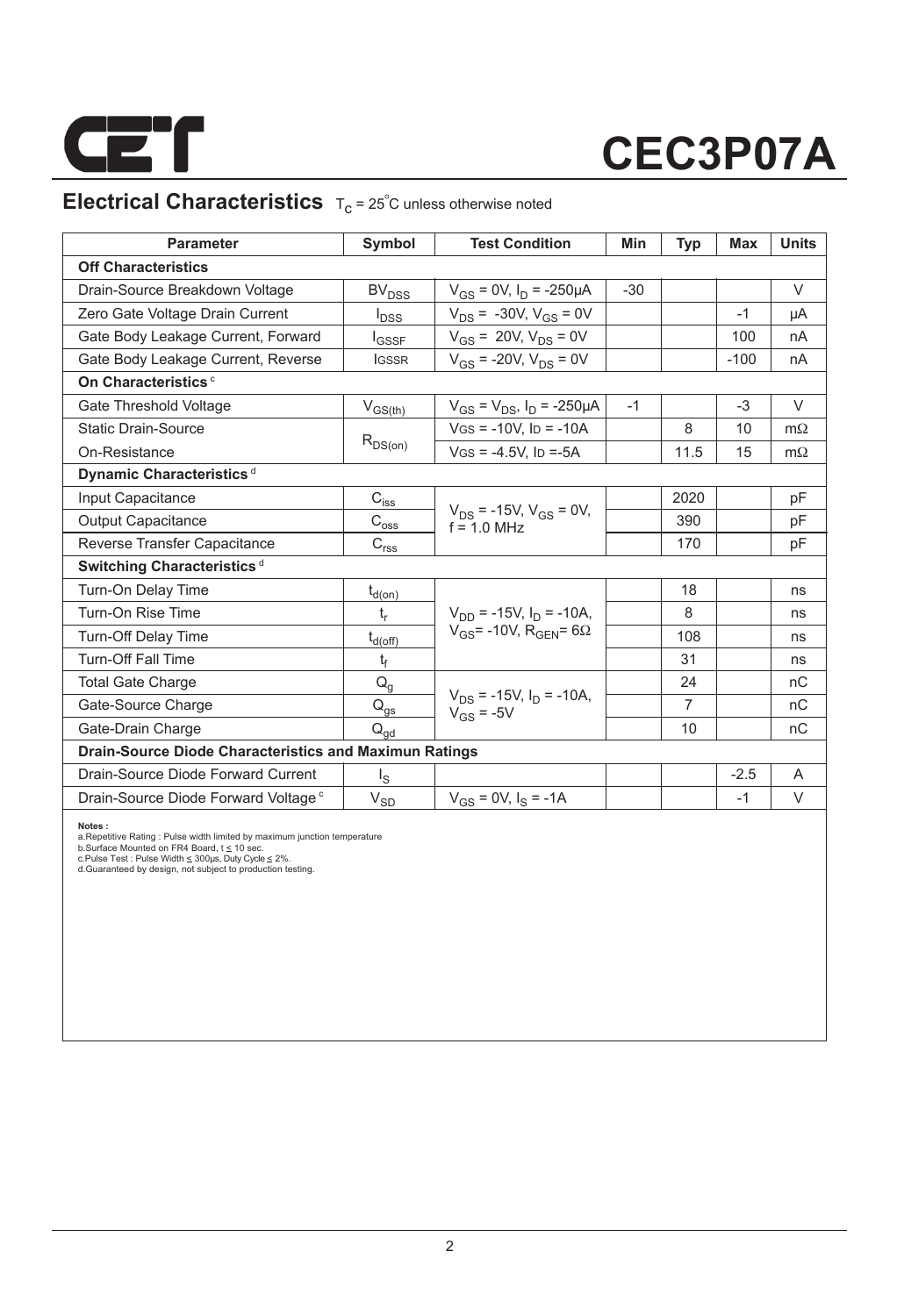



-VDS, Drain-to-Source Voltage (V)

#### **Figure 1. Output Characteristics**



**Figure 3. Capacitance**



**Figure 5. Gate Threshold Variation with Temperature**

# **CEC3P07A**



-VGS, Gate-to-Source Voltage (V)

**Figure 2. Transfer Characteristics**



**Figure 4. On-Resistance Variation with Temperature**



**Figure 6. Body Diode Forward Voltage Variation with Source Current**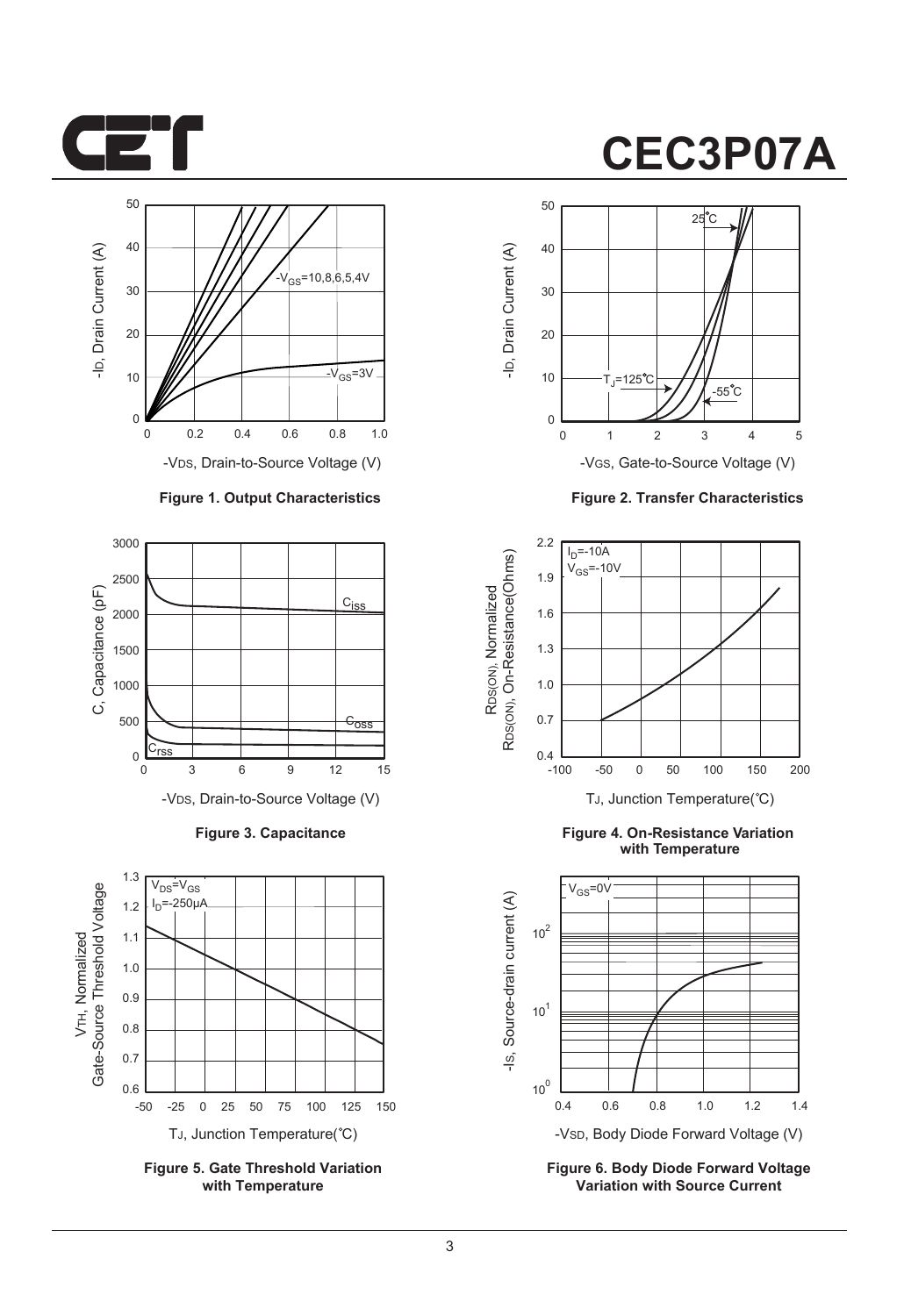



**Figure 7. Gate Charge**



**Figure 9. Breakdown Voltage Variation VS Temperature**



**Figure 10. Switching Test Circuit Figure 11. Switching Waveforms**



**Figure 8. Maximum Safe Operating Area**